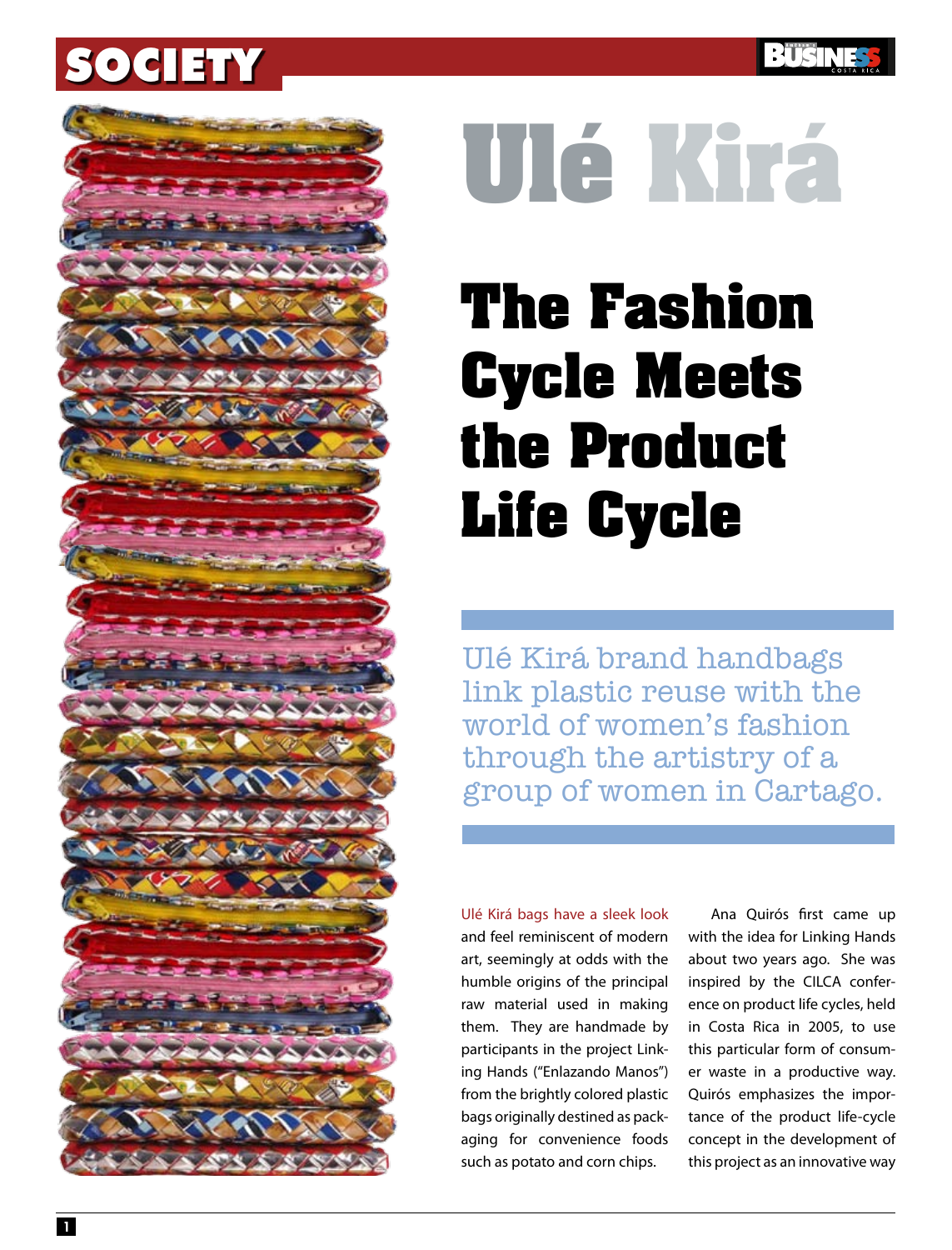

- **Roxana Canales Anchía:** Married 20 years with two girls and a boy. Housewife and doesn't work apart from weaving Ulé Kirá bags. She enjoys being in the house and doesn't get out much. Once a year between January and February she goes with her family to Sapotillal beach to camp.
- **Karol Méndez Canales:** 15 years old, in the 7th grade. In addition to making Ulé Kirá bags, she enjoys dance music.
- **Jazmín Méndez Canales:** 16 years old, does not attend school. In addition to weaving Ulé Kirá bags she enjoys cooking classes, French fries, chicken, food in general, the beach and music.

**ÚLE KIRÁ** 



**Dania Mendez:** Married with 5 children: 4 girls and a boy. In addition to weaving Ule Kira bags she helps her husband with work around the house. They have a shack in Tablón de Guarco, which they have built together. They just celebrated their 30th wedding anniversary in July. Dania has 7 grandchildren: 4 boys and 3 girls with another grandchild on the way.

to use brightly-colored plastic, otherwise classified as waste. She points out that this polypropylene waste does not easily deteriorate which makes it both a problematic waste product and an oddly appropriate raw material for women's bags.

#### Home Workshop

The individual members of Linking

Hands work at their own pace and in their own homes in Cot and Ochomogo in Cartago. The group is currently composed of about 20 individuals, overwhelmingly female. After the initial training in October of last year, the women began producing bags for sale starting early 2007. Ana Quirós estimates that each woman initially made one or two bags a month but estimates that they are now producing about 4 or 5 per month. "They started out pretty timidly," says Quirós, "following